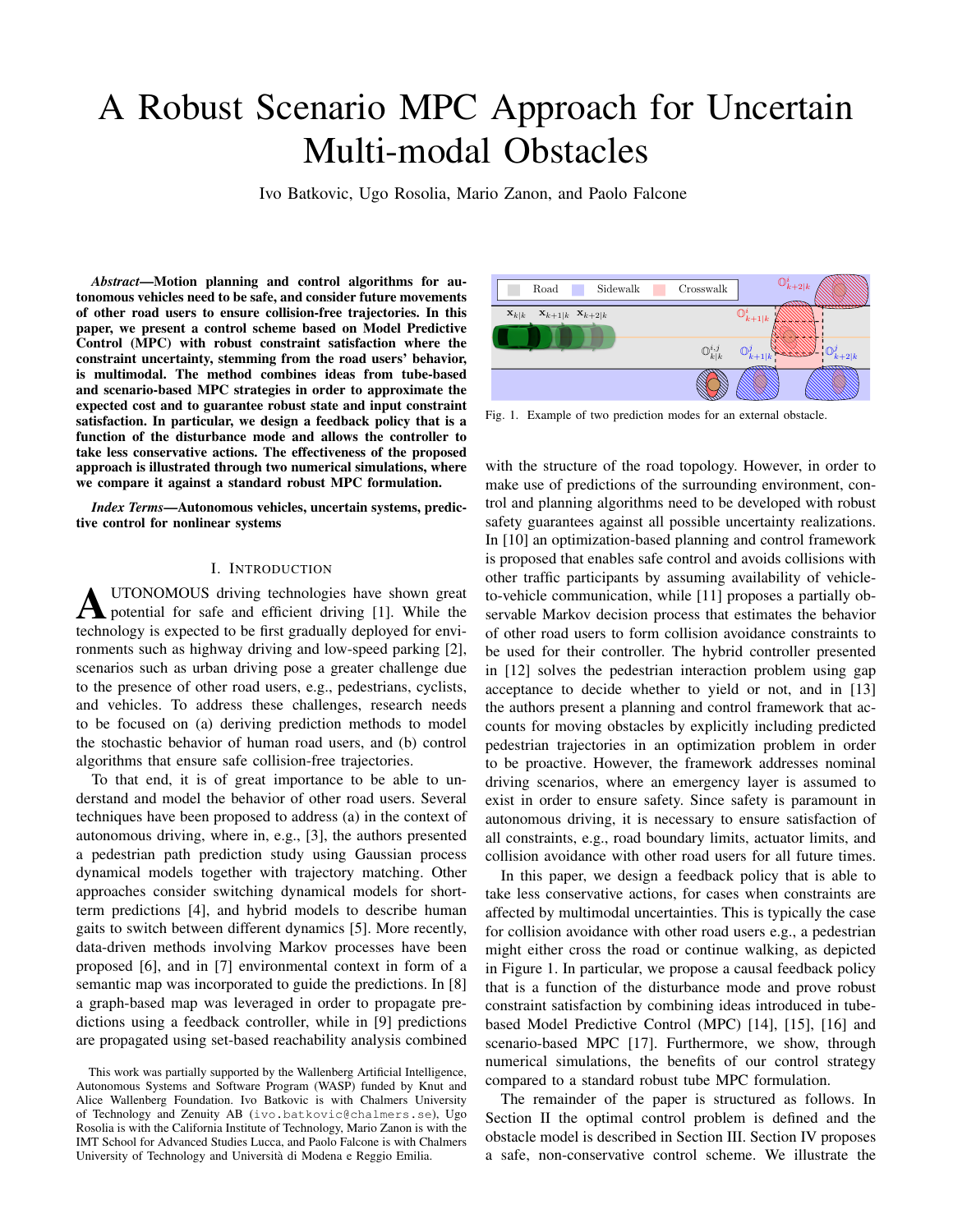theoretical developments in Section V with two numerical examples. Finally, we draw conclusions in Section VI.

#### **II. PROBLEM DEFINITION**

We consider the following discrete-time system

$$
\mathbf{x}_{k+1} = f(\mathbf{x}_k, \mathbf{u}_k), \tag{1}
$$

where at time k the state  $x_k \in \mathbb{X} \subseteq \mathbb{R}^{m_x}$  and control  $\mathbf{u}_k \in \mathbb{U} \subseteq \mathbb{R}^{m_u}$ . The goal is to design a controller, given an initial state  $x_S \in \mathbb{S} \subseteq \mathbb{X}$ , that minimizes deviations from a reference trajectory  $r_k = (\mathbf{r}_k^{\mathbf{x}}, \mathbf{r}_k^{\mathbf{u}})$ , while avoiding collisions with external dynamic obstacles  $\mathbf{o}_k \in \mathbb{O} \subseteq \mathbb{R}^{m_o}$ . Ideally, one would want to design a controller solving the infinite horizon Optimal Control Problem (OCP), where the future positions of the obstacle are assumed to be known a priori

$$
J_{0\to\infty}^{\star}(x_{\rm S}) = \min_{\mathbf{u}} \sum_{k=0}^{\infty} \ell(\mathbf{x}_k - \mathbf{r}_k^{\mathbf{x}}, \mathbf{u}_k - \mathbf{r}_k^{\mathbf{u}})
$$
(2a)

$$
s.t. \quad \mathbf{x}_0 = \mathbf{x}_S \tag{2b}
$$

$$
\mathbf{x}_{k+1} = f(\mathbf{x}_k, \mathbf{u}_k), \qquad \forall k \ge 0, \quad (2c)
$$

$$
h(\mathbf{x}_k, \pi(\mathbf{x}_k, \mathbf{o}_k)) \le 0, \qquad \forall k \ge 0, \quad (2d)
$$

$$
g(\mathbf{x}_k, \pi(\mathbf{x}_k, \mathbf{o}_k), \mathbf{o}_k) \le 0, \quad \forall k \ge 0, \quad (2e)
$$

where constraints  $(2b)$  and  $(2c)$  represent the initial state and system dynamics, and constraint (2d) includes, e.g., state and control limits. Finally, constraint (2e) ensures collision avoidance with obstacles  $\mathbf{o}_k$  for all future positions and times  $k \geq 0$ . We assume that the stage cost  $\ell(\cdot, \cdot)$  is continuous positive-definite and  $\ell(0,0) = 0$ .

Our goal is to guarantee the safety of the controller for all  $x<sub>S</sub>$  in an initial set  $\mathbb{S}$ , which we define formally as follows.

**Definition 1** (Safety). A controller is safe in the set S, if it generates control inputs  $\mathbf{U} = {\mathbf{u}_0, ..., \mathbf{u}_{\infty}}$  and state trajectories  $\mathbf{X} = {\mathbf{x}_0, \mathbf{x}_1, ..., \mathbf{x}_{\infty}}$ , such that  $h(\mathbf{x}_k, \mathbf{u}_k) \leq 0$ and  $g(\mathbf{x}_k, \mathbf{u}_k, \mathbf{o}_k) \leq 0$ ,  $\forall \mathbf{x}_0 \in \mathbb{S}$ ,  $\forall k \geq 0$ ,  $\forall \mathbf{o}_k \in \mathbb{O}$ .

Solving problem (2) is challenging for the following reasons: (a) the exact knowledge of the future states  $\mathbf{o}_k$  is generally impossible to know a priori; (b) solving an infinitehorizon OCP is computationally challenging, even though the exact solution can be computed for special cases, e.g., for linear systems, convex cost and constraints [18]; and (c) we want to optimize over feedback policies, which depend on the various configurations of  $\mathbf{o}_k$  and system states  $\mathbf{x}_k$ .

In the following we first address issue (a) by defining a prediction model at time k, allowing the prediction of  $\mathbf{o}_k$  for future times. Then, to tackle (b) we approximate the infinite horizon OCP (2) by a model predictive control strategy which defines a feasible, i.e., safe, receding horizon feedback policy. Finally, to overcome (c) we fix the structure of the feedback policy by solving only over a subset of feedback policies.

### **III. ENVIRONMENT PREDICTION MODEL**

Since the full information of the future obstacles' states  $\mathbf{o}_k$ are not known a priori, we use the notation  $o_{n|k}$  to denote the predicted obstacle state at time  $n$  given the information available at time  $k$ . We assume that we are given a multimodal prediction model for the obstacle. In particular, at each time k for each mode  $i \in \{1, ..., L\}$  the state of the obstacle is given by

$$
\mathbf{o}_{n+1|k}^i = \omega(\mathbf{o}_{n|k}^i, \mathbf{w}_{n|k}^i),\tag{3}
$$

where the random variable  $\mathbf{w}_{n|k}^{i}$  is the uncertainty that drives the dynamics for mode i and has a compact support  $\mathbb{W}_{n|k}^i \subset$  $\mathbb{R}^{m_w}$ , i.e.,  $\mathbf{w}_{n|k}^i \in \mathbb{W}_{n|k}^i$ . We denote  $\beta_i$  as the probability associated with prediction mode  $i$ . Note that the different modes of our prediction model may be used to describe different intentions, e.g., a pedestrian can either choose to cross the road or continue walking, as depicted in Figure 1. In order to introduce safe constraint satisfaction, we need to predict the set of possible values that  $o_{n|k}$  can take. For each mode i, we denote such uncertainty set as  $\mathbb{O}_{n|k}^i$  and  $\mathbb{O}_{n|k} := \bigcup_{i=1}^{L} \mathbb{O}_{n|k}^{i}$ . The following assumption guarantees that  $\mathbf{o}_n \in \mathbb{O}_{n|k}$ ,  $\forall n \geq k$ .

**Assumption 1.** The uncertainty sets  $\mathbb{O}_{n|k}^i$  are outer approximations of the robust reachable sets given by  $(3)$ , i.e.,

$$
\mathbb{O}_{n+1|k}^i\!\supseteq\!\{\omega(\mathbf{o}_{n|k}^i,\mathbf{w}_{n|k}^i)\!\mid\!\mathbf{o}_{n|k}^i\!\in\!\mathbb{O}_{n|k}^i,\!\forall\mathbf{w}_{n|k}^i\!\in\!\mathbb{W}_{n|k}^i\},
$$

for  $\mathbb{O}_{k|k}^i = \mathbf{o}_k$ ,  $\forall i \in \{1, ..., L\}.$ 

Note that for each mode *i*, the sets  $\mathbb{O}_{n|k}^i$  can group different realizations of the same intention, e.g., pedestrians who cross the road might do so in multiple ways (faster, slightly on one side, etc.). Also, when the sets of two modes are disjoint it is possible to infer which mode cannot be realized anymore. This is formalized in the following proposition and allows us to define a causal feedback policy in Section IV-B, which is a function of the prediction mode.

**Proposition 1** (Mode Distinction). Given a sequence of predicted obstacle states  $[\mathbf{o}_{k|k}^p, \ldots, \mathbf{o}_{n|k}^p], p \in \{i, j\}$ , one can infer whether  $p = i$  or  $p = j$  if  $n \geq \overline{n}_{ij}$ , with

$$
\bar{n}_{ij} := \min_n \ n, \text{ s.t. } \mathbb{O}_{n|k}^i \cap \mathbb{O}_{n|k}^j = \emptyset, \quad \forall \ n \ge k. \tag{4}
$$

*Proof.* Definition (4) implies that  $\mathbb{O}_{\bar{n}_{ij}|k}^i \cap \mathbb{O}_{\bar{n}_{ij}|k}^j = \emptyset$ . Therefore,  $\mathbf{o}_{\bar{n}_{ij}|k}^p \in \mathbb{O}_{\bar{n}_{ij}|k}^i$  if and only if the mode  $p = i$ .  $\Box$ 

**Remark 1.** The computation of the reachable set is not trivial for nonlinear systems. Standard strategies tackle this issue by computing overapproximations  $\mathbb{O}_{n|k}$ , see, e.g., [19], [20], [21], [22]. The computation of  $\bar{n}_{ij}$  requires one to perform set intersection, which can be done as in, e.g., [23], [24]. Unfortunately, such computations are unavoidable if safety is sought. Note, however, that computationally efficient approaches have been proposed in the literature. Since this is outside the scope of this paper, future research will adapt the computationally inexpensive methods of  $[8]$ ,  $[13]$  such that they satisfy Assumption 1.

**Remark 2.** We assume that the probabilities  $\beta_i$  are given. In practice they can be estimated or learned from sensor data.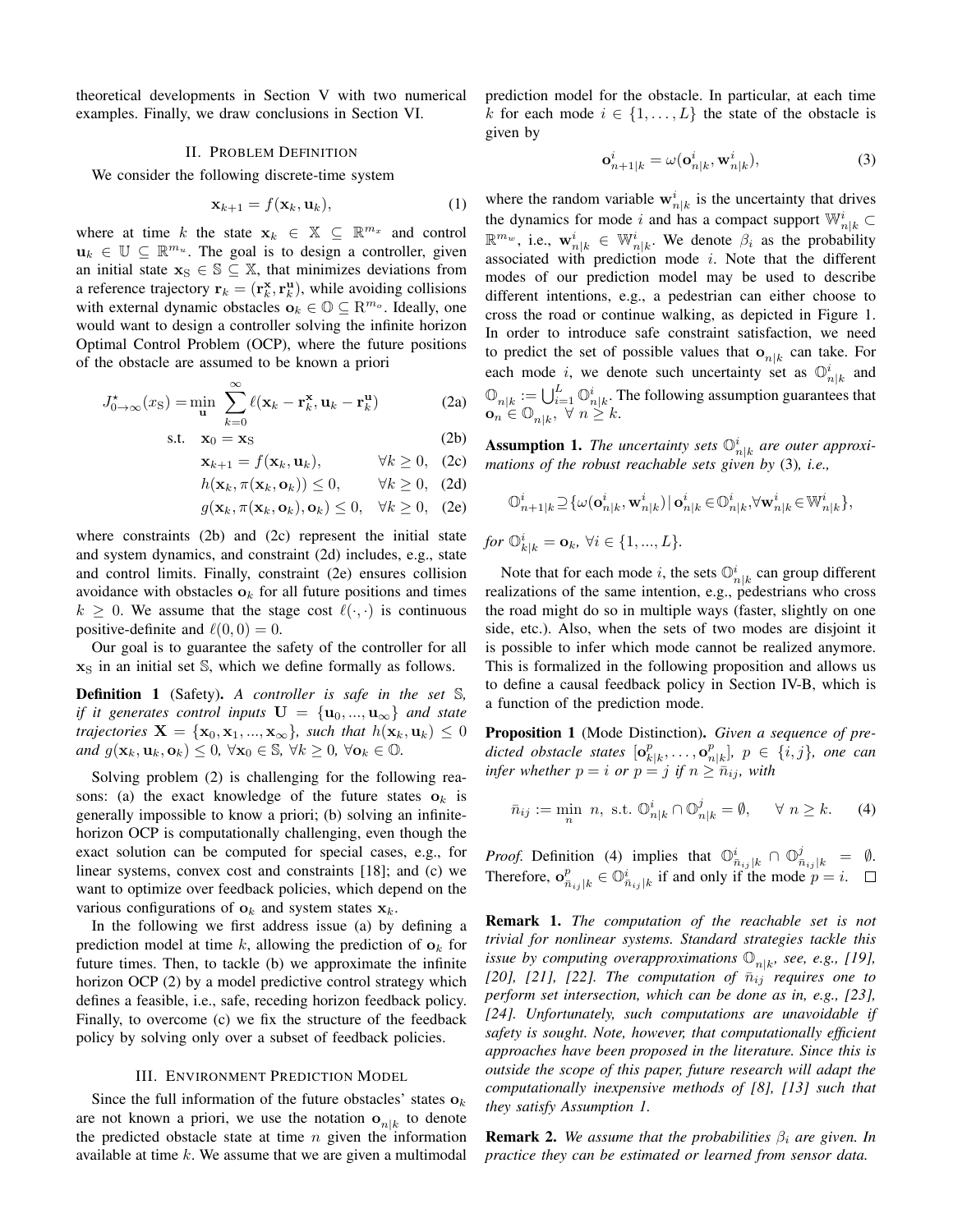## **IV. CONTROLLER DESIGN**

In this section, we first show that a feasible policy for problem (2) can be synthesized using robust tube MPC strategies [15]. However, in case the predicted states  $o_{n|k}$  are multimodal, the robust tube approach can be conservative. Therefore, in the second part of this section we present a control strategy which leverages Proposition 1: we use a causal feedback policy which considers different scenarios as a function of the mode of the prediction model. As we will show in Section V, the proposed strategy allows us to achieve better performance on average compared to standard robust tube MPC, while having a comparable computational cost.

## A. Tube MPC approximation

A simple, yet often conservative, solution is to approximate problem (2) with a standard tube MPC formulation that optimizes over a sequence of controls rather than policies. More formally, given the measured state  $x_k$ , we solve the following finite time optimal control problem

$$
\min_{\mathbf{x}, \mathbf{u}} \sum_{n=k}^{k+N-1} q(\mathbf{x}_{n|k} - \mathbf{r}_{n|k}^{\mathbf{x}}, \mathbf{u}_{n|k} - \mathbf{r}_{n|k}^{\mathbf{u}}) + p(\mathbf{x}_{k+N|k} - \mathbf{r}_{k+N|k}^{\mathbf{x}})
$$
\n(5a)

$$
s.t. \t xk|k = xk, \t (5b)
$$

$$
\mathbf{x}_{n+1|k} = f(\mathbf{x}_{n|k}, \mathbf{u}_{n|k}),\tag{5c}
$$

$$
h(\mathbf{x}_{n|k}, \mathbf{u}_{n|k}) \le 0,\tag{5d}
$$

$$
g(\mathbf{x}_{n|k}, \mathbf{u}_{n|k}, \mathbf{o}_{n|k}) \le 0, \qquad \forall \mathbf{o}_{n|k} \in \mathbb{O}_{n|k}, \tag{5e}
$$

$$
[\mathbf{x}_{k+N|k}^{\perp}, \mathbf{o}_{k+N|k}^{\perp}]^{\perp} \in \mathcal{X}_{\mathbf{r}}^{\mathbf{f}}, \quad \forall \mathbf{o}_{k+N|k} \in \mathbb{O}_{k+N|k}.
$$
 (5f)

where N is the prediction horizon, and q and p are the stage and terminal costs, and constraint (5f) is a terminal set. We denote the optimal sequence of problem (5) to be  $\mathbb{U}_k^{\star} = {\mathbf{u}_{k|k}^{\star}, \ldots, \mathbf{u}_{k+N-1|k}^{\star}}$  at time k, with the policy

$$
\pi^{\text{tube}}(\mathbf{x}_k) := \mathbf{u}_{k|k}^*.
$$
 (6)

Problem (5) is then solved at time  $k + 1$  based on the new state  $\mathbf{x}_{k+1} = f(\mathbf{x}_k, \pi^{\text{tube}}(\mathbf{x}_k))$ , yielding a receding horizon control strategy. While problem (5) is formulated to guarantee robust constraint satisfaction [16], it can be conservative for scenarios where the predictions stemming from  $\mathbf{o}_k$  become multimodal. Therefore, to reduce conservativeness we introduce our proposed control strategy in the following section.

**Remark 3.** Since satisfying the constraints with probability 1 might be conservative, if a certain degree of risk can be accepted one can define sets  $\mathbb{W}_{n|k}$  such that they correspond to the desired probability of constraint satisfaction, i.e., in the presence of probability information of the uncertainties, one can formulate (5) as a chance-constrained (risk bounded) problem which results in a less conservative solution [25].

## **B.** Scenario Expectation Strategy

As discussed previously, the solution to problem (5) is robust for all possible realizations of the obstacle position. We propose to leverage the result from Proposition 1 to design causal time-varying feedback policies, which are a function of the obstacle mode i. Note that this design of the feedback policy follows a similar principle in [17]. Furthermore, this strategy allows us to approximate the expected cost, which depends on the random position of the obstacle, thus allowing for improvements of the closed-loop performance, as we will show in Section V.

At predicted time  $n$ , we allow the controller to pick different control actions if the prediction mode can be inferred from the obstacle's positions. In the following, we denote by  $\mathbf{u}_{n|k}^{i}$  the control input for mode  $i$  at time  $n$  predicted at time  $k$ , and we constrain the predicted inputs of different modes to be equal when the mode cannot be distinguished from past obstacle positions, i.e., we set  $\mathbf{u}_{n|k}^i = \mathbf{u}_{n|k}^j$  when  $n < \bar{n}_{ij}$ , for  $\bar{n}_{ij}$ defined from Proposition 1. The resulting finite time optimal control problem is then formulated as

$$
\min_{\mathbf{x}^{i}, \mathbf{u}^{i}} \sum_{i=1}^{L} \beta_{i} \left( \sum_{n=k}^{k+N-1} q(\mathbf{x}_{n|k}^{i} - \mathbf{r}_{k}^{\mathbf{x},i}, \mathbf{u}_{n|k}^{i} - \mathbf{r}_{k}^{\mathbf{u},i}) + p(\mathbf{x}_{k+N|k}^{i} - \mathbf{r}_{k+N|k}^{\mathbf{x},i}) \right)
$$
\n(7a)

s.t.  $\mathbf{x}_{k|k}^i = \mathbf{x}_k$ ,  $\forall i \in \mathbb{I}_1^L$ , (7b)

$$
\mathbf{x}_{n+1|k}^i = f(\mathbf{x}_{n|k}^i, \mathbf{u}_{n|k}^i), \qquad \forall i \in \mathbb{I}_1^L, \tag{7c}
$$

$$
h(\mathbf{x}_{n|k}^*, \mathbf{u}_{n|k}^*) \le 0, \qquad \forall i \in \mathbb{I}_1^2, \quad (\forall \mathbf{d})
$$
  

$$
g(\mathbf{x}^i, \mathbf{u}^i, \mathbf{o}^i, \mathbf{o}^i) \le 0 \qquad \forall \mathbf{o}^i, \ \in \mathbb{Q}^i, \quad \forall i \in \mathbb{I}_1^L \quad (\forall \mathbf{d})
$$

$$
\mathbf{u}_{n|k}^{i} = \mathbf{u}_{n|k}^{j}, \qquad \forall n < \bar{n}_{ij}, \forall i, j \in \mathbb{I}_{1}^{L}, \quad (7f)
$$
\n
$$
[\mathbf{x}_{k+N|k}^{i\top}, \mathbf{o}_{k+N|k}^{i\top}]^{\top} \in \mathcal{X}_{\mathbf{r}}^{f}, \qquad \forall i \in \mathbb{I}_{2}^{L}, \quad (7g)
$$
\n
$$
(7c) - (7f) \qquad \forall n \in \mathbb{I}_{k}^{k+N-1},
$$

where we use  $\mathbb{I}_{a}^{b} := \{a, a+1, ..., b\}$  as a short-hand notation. We denote the optimal solution to problem (7) as  $\mathbb{U}_k^* = {\mathbf{u}_{k|k}^{1*}, \dots, \mathbf{u}_{k+N|k}^{1*}, \dots, \mathbf{u}_{k|k}^{L*}, \dots, \mathbf{u}_{k+N|k}^{L*}}$ , and define the feedback policy at time k as

$$
\pi^{\text{scenario}}(\mathbf{x}_k, \mathbf{o}_k) := \mathbf{u}_{k|k}^{1\star}.\tag{8}
$$

At time  $k + 1$  we solve (7) with initial state  $x_{k+1} =$  $f(\mathbf{x}_k, \pi^{\text{scenario}}(\mathbf{x}_k, \mathbf{o}_k))$  in a receding horizon fashion. By Assumption 1,  $\mathbb{O}_{k|k}^i = \mathbf{o}_k$ ,  $\forall i \in \mathbb{I}_1^L$ , therefore  $\mathbf{u}_{k|k}^{i*} = \mathbf{u}_{k|k}^{j*}$ .  $\forall i, j \in \mathbb{I}_1^L$  and the policy (8) is well-defined.

Note that this formulation does not optimize over  $L$  separate trajectories for  $L$  scenarios. Instead, it groups the  $L$  scenarios together in the same problem, where the control input ties together the scenarios and trajectories through constraint (7f). Since  $\beta_i$  denotes the probability associated with prediction<br>mode *i*, i.e.,  $\sum_{i=1}^{L} \beta_i = 1$ , the objective (7a) therefore becomes an approximation of the expected cost. Consequently, problem (7) minimizes the expected cost, and on average performs better than problem (5). Since all possible modes are accounted for, this cost reduction still preserves safety: if, e.g., a pedestrian crossing is very unlikely, the vehicle will make sure to always be able to stop without slowing down more than necessary. By Proposition 1, collision avoidance constraints related to some mode are removed from the problem only once the obstacle cannot be in that mode anymore. E.g., once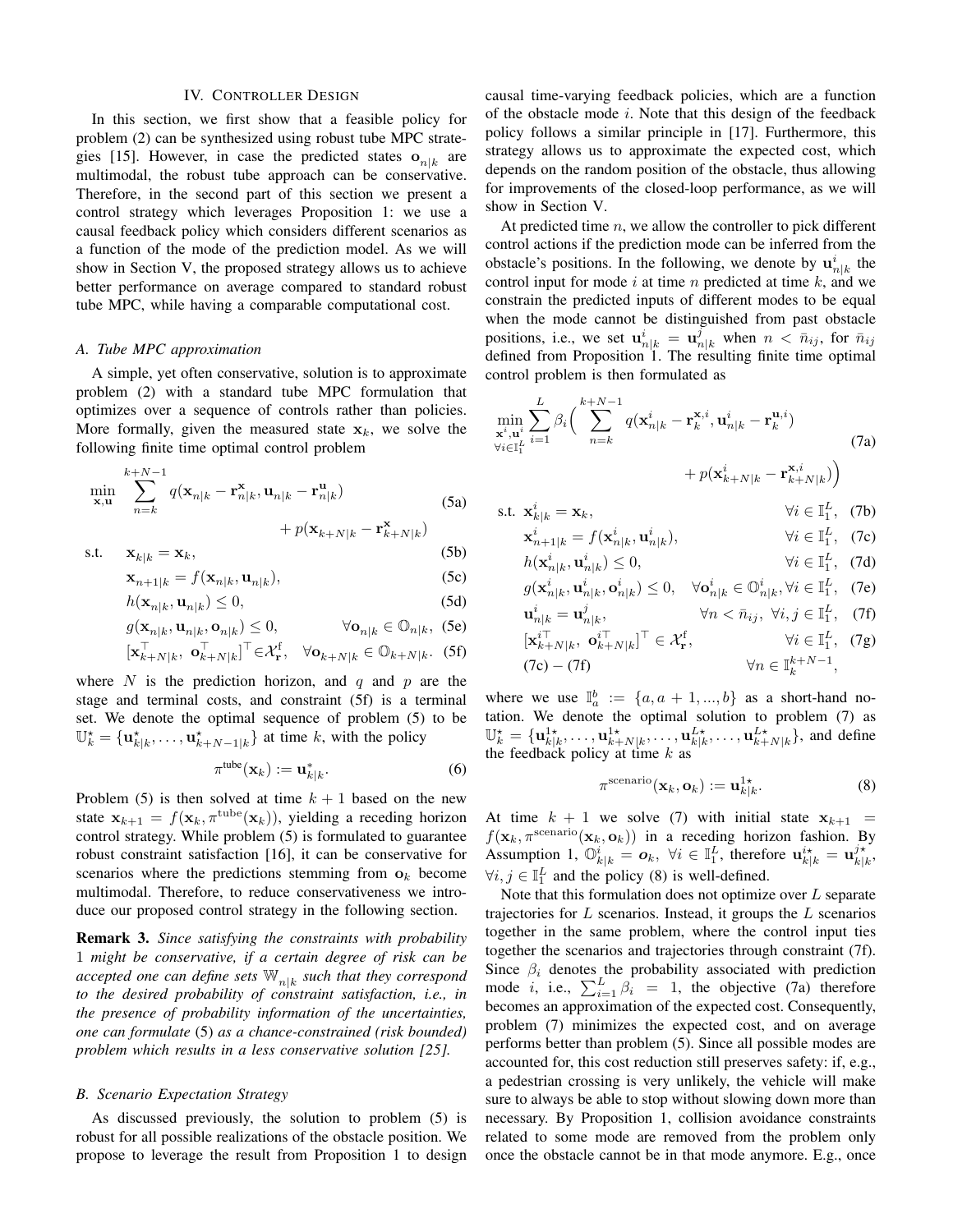a pedestrian starts crossing it cannot keep walking on the sidewalk it was on.

Note that problem (7) will in general not be solved in its form, but rather reformulated as a robust MPC problem through constraint tightening [16]. This essentially requires knowledge on the global maximizer of  $g$ , which can be hard to compute in the general case. However, in some cases this computation can be made very efficient. Notable examples include the accurate pedestrian models proposed in [8], [13].

**Remark 4.** While problem (7) can become computationally intractable in the presence of many obstacles, the problem can be massively simplified by carefully identifying the most restricting mode. Note that modes can be used to construct piecewise linear approximations of nonlinear dynamics (3) and, therefore, make the worst-case computation computationally tractable, as in  $[8]$ ,  $[13]$ . These topics are the subject of ongoing research.

**Remark 5.** The solution to problem (7) coincides with problem (5) whenever  $\bar{n}_{ij} = N$ .

Problem (7) establishes the first step towards the desired results: it proposes the policy (8) that is an approximation to the optimal policy from OCP (2), and is on average less conservative, in terms of cost, than the standard tube MPC formulation  $(5)$ . However, since the policy in OCP  $(2)$  is by definition safe, *i.e.*, recursively feasible, we use standard approaches in MPC [18], [26], [27], which assume the existence of a robust invariant terminal set. Hence, the following assumptions are introduced to prove safety also for policy (8).

**Assumption 2.**  $\forall i \in \{1, ..., L\}$  there exists a  $j \in \{1, ..., L\}$ such that  $\mathbb{O}_{n|k}^i \subseteq \mathbb{O}_{n|k-1}^j$ , for all  $n \geq k$ . Furthermore,  $o_k \in \mathbb{O}_{k|k-1}$   $\forall k \geq 0$ .

**Assumption 3.** There exists a robust invariant set  $\mathcal{X}_{\text{safe}}$ , *i.e.*, if  $[\mathbf{x}_{k+N|k}^{\top}, \mathbf{o}_{k+N|k}^{\top}]^{\top} \in \mathcal{X}_{\text{safe}}$ , then  $\exists \mathbf{u}$  such that  $[f(\mathbf{x}_{k+N|k},\mathbf{u})^{\top},\mathbf{o}_{k+N+1|k}^{\top,\pi^{n+1|k}}]^{\top} \in \mathcal{X}_{\text{safe}}, \forall \mathbf{o}_{k+N+1|k} \in \mathbb{O}_{k+N+1|k}$ and  $g(\mathbf{x}_{k+N|k}, \mathbf{u}, \mathbf{o}_{k+N|k}) \leq 0$ .

This assumption postulates the existence of a safe set ensuring constraint satisfaction. While this might seem strong, it is often implicitly used in many situations in the form

 $\mathcal{L}$ 

 $\epsilon$ 

$$
\mathcal{X}_{\text{safe}} := \{ \mathbf{x}_{n|k}, \; \mathbf{o}_{n|k} \; | \; \mathbf{x}_{n|k} = f(\mathbf{x}_{n|k}, \mathbf{u}_{n|k}),
$$

$$
h(\mathbf{x}_{n|k}, \mathbf{u}_{n|k}) \le 0, \; g(\mathbf{x}_{n|k}, \mathbf{u}_{n|k}, \mathbf{o}_{n|k}) \le 0 \}. \tag{9}
$$

 $\epsilon$ 

Note that the prediction model can be constructed to avoid unrealistic behavior that would cause the controller not to be feasible. For instance, the prediction model can be constructed to include the following cases: (a) a parked vehicle is considered safe and not responsible for collisions with other road users; (b) a robotic joint moving in a human-robot environment is considered safe if it does not move; and (c) an electric circuit which is switched off is safe.

Proposition 2 (Recursive feasibility). Suppose that Assumptions 2 and 3 hold, and that problem (7), formulated with  $X_{\mathbf{r}}^{\text{f}} = X_{\text{safe}}$ , is feasible for the initial state  $\mathbf{x}_0$ . Then system (1) in closed loop with the solution of  $(7)$  applied in receding horizon is recursively feasible.

*Proof.* The proof follows from Assumptions 2-3, Proposition 1 and standard MPC arguments [17], [18]. Assume that problem  $(7)$  is feasible at time k, and let

$$
\mathbb{U}_{k}^{\star} = {\mathbf{u}_{k|k}^{1\star}, \ldots, \mathbf{u}_{k+N|k}^{1\star}, \ldots, \mathbf{u}_{k|k}^{L\star}, \ldots, \mathbf{u}_{k+N|k}^{L\star}} \qquad (10)
$$

be the optimal solution. Now, notice that by Assumption 2  $\forall i \in \{1, ..., L\}$  there exists a  $j_i \in \{1, ..., L\}$  such that

$$
\mathbb{O}_{n|k+1}^{i} \subseteq \mathbb{O}_{n|k}^{j_i}, \ \forall n \ge k+1. \tag{11}
$$

Therefore, by Assumption 3, we have that for some  $u_c^{j_i} \in \mathbb{U}$ the following candidate input sequence

$$
\{\mathbf u_{k+1|k}^{j_1\star},...,\mathbf u_{k+N|k}^{j_1\star},u_c^{j_1},...,\mathbf u_{k+1|k}^{j_L\star},...,\mathbf u_{k+N|k}^{j_L\star},u_c^{j_L}\}\qquad(12)
$$

is a feasible solution to problem (7) at time  $k+1$ . We have just shown that problem (7) is feasible at time  $k+1$  if problem (7) is feasible at time  $k$ . Finally, we have by assumption that Problem (7) is feasible at time  $k = 0$ , therefore we conclude by induction that problem (7) is feasible at time  $k \geq 0$ .  $\Box$ 

While we only focus on safety, *i.e.*, recursive feasibility of problem (7), it seems possible to also prove some form of stability, similarly to [28].

We will show next in numerical simulations that this strategy performs better than standard robust MPC on average.

#### V. SIMULATIONS

In this section we propose two examples in order to illustrate the performance of our proposed strategy. We define the state and controls to be  $\mathbf{x} = [p, p]^\top$ ,  $\mathbf{u} = a$ , where p and p denote a scalar position and velocity, and  $a$  the acceleration. The constraints are  $\dot{p} \ge 0$  and  $|a| \le 5$  together with the collision avoidance constraint  $g(\mathbf{x}, \mathbf{u}, \mathbf{o}) \leq 0$ . We are given the reference  $\mathbf{r}^{\mathbf{x}}(t) = (t\dot{p}^{\text{ref}}, \dot{p}^{\text{ref}}), \mathbf{r}^{\mathbf{u}}(t) = 0$ , with constant velocity reference  $\dot{p}^{\text{ref}} = 5$ m/s. All examples are framed in a standard tracking MPC formulation with stage and terminal cost functions defined as  $q(\mathbf{x}, \mathbf{u}) := \mathbf{x}^\top Q \mathbf{x} + \mathbf{u}^\top R \mathbf{u}$ , and  $p(\mathbf{x}) := \mathbf{x}^\top P \mathbf{x}$ , where  $Q = \text{diag}(0, 10)$ ,  $R = 1$ , and P is the LQR cost-to-go matrix. We use sampling time  $t_s = 0.1$ s and prediction horizon  $N = 90$ . The safe set is defined as per  $(9)$  using the approach of  $[28]$  and we solve the MPC problem using CasADi [29] and IPOPT [30]. We select simple but accurate pedestrian models [8] in order to ease the interpretation of the results while considering realistic situations.

## A. Uncertain Static Obstacle

To illustrate the closed-loop behavior for our proposed method, we consider a scenario where an obstacle  $\mathbf{o}_k := p^{\text{obs}}$ is positioned at  $p^{\text{obs}} = 20$ m. We assume that the obstacle may disappear after 6s, hence we consider only two modes  $i \in \{1,2\}$ . The constraint function q can then be defined as

$$
g(\mathbf{x}_{n|k}^i, \mathbf{u}_{n|k}^i, \mathbf{o}_{n|k}^i) = p_{n|k}^i - \mathbf{o}_{n|k}^i \le 0,
$$

where the true obstacle dynamics are  $o_k = 20$  for  $t \le 6s$  and

$$
o_k = \begin{cases} 20 & \text{with probability } \gamma, \\ \infty & \text{with probability } 1 - \gamma, \end{cases} \qquad t > 6s,
$$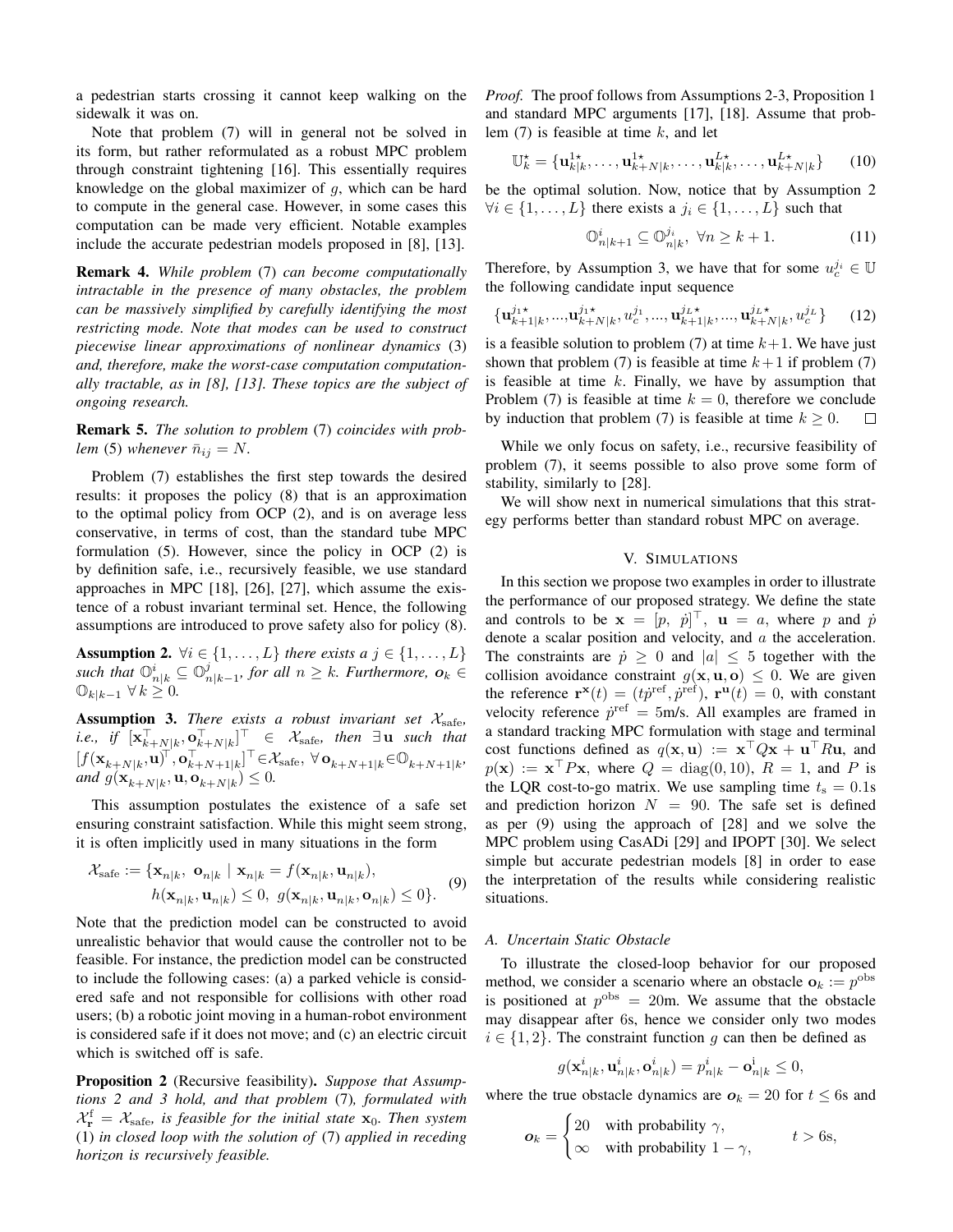

Fig. 2. Closed loop trajectories for our proposed scenario MPC strategy, with an obstacle at  $p = 20$ . Different lines show the behavior for varying prediction probabilities  $\gamma$ . The dashed lines show the closed loop behavior when the constraint is lifted after  $t = 6s$ .

i.e., 
$$
\beta_1 = \gamma
$$
,  $\beta_2 = 1 - \gamma$ . For  $t \le 6s$  we define the sets  
\n
$$
\mathbb{O}_{n|k}^1 = \{20\}, \ \forall n \ge 0, \quad \mathbb{O}_{n|k}^2 = \begin{cases} \{20\}, & \text{if } nt_s \le 6 \\ \{\infty\} & \text{otherwise} \end{cases}
$$

and, for  $t > 6s$ , the sets

$$
\mathbb{O}_{n|k}^1 = \mathbb{O}_{n|k}^2 = \begin{cases} \{20\} & \text{If mode 1 is active} \\ \{\infty\} & \text{If mode 2 is active} \end{cases}
$$

For  $t > 6s$  the obstacle position  $o_k$  allows us to infer if the obstacle is in mode 1 or 2.

Figure 2 shows closed-loop trajectories for the initial state  $\mathbf{x}_0 = [-20, 5]^{\top}$ . The effect of having  $\gamma = 0$ , i.e., assuming that there is zero probability for the constraint to be present in mode  $i = 1$  after 6s, results in having closed-loop trajectories that become very aggressive and only slow down after the mode can be distinguished. Alternatively, for  $\gamma = 1$ , the closed loop trajectories become instead conservative and approach the obstacle  $p^{\text{obs}}$  smoothly. Note, that for  $\gamma = 1$ , the proposed solution for the setting coincides with a standard robust MPC strategy, i.e., the controller defined in Section IV-A. For  $\gamma = 0.5$ , the controller tries to balance the aggressiveness and conservatism from the other two behaviors, hence, keeping a faster velocity compared to the case when  $\gamma = 1$ , but also decelerating earlier compared to when  $\gamma = 0$ .

The dashed lines in Figure 2 show the closed loop behavior after  $t \geq 6$  when mode  $i = 2$  is active, i.e., the obstacle disappeared. Since the controller with  $\gamma = 0$  is optimistic and will only decelerate when truly necessary, it does not change its velocity. However, for  $\gamma > 0$  the controller becomes more conservative, and therefore approach the constraint at a reduced velocity. This is also visible from Figure 3 that compares the expected cost for our proposed approach with a standard robust tube MPC. We discuss the expected cost results in more detail for the example in the following section.

## **B.** Uncertain Dynamic Obstacle

To compare the overall closed-loop performance, we use a more involved scenario, where we consider the setting with



Fig. 3. Expected cost for robust tube MPC and the proposed strategy.



Fig. 4. Simplified pedestrian scenario. The pedestrian is predicted to move along the dashed lines and turn left with probability  $\beta_1 = \gamma$  and continue straight with probability  $\beta_2 = 1 - \gamma$ .

a moving obstacle displayed in Figure 4, where the reference  $\mathbf{r}^{\mathbf{x}}(t)$  is shown by the orange line centered around  $y = 0$ .

The pedestrian states are modeled as  $\mathbf{o}_k := [x_k, y_k]^\top$ , with  $x_k$  and  $y_k$  being the positions in the global frame shown in Figure 4. We assume that as the pedestrian reaches  $x = 20$ m, it might turn and cross the road, or continue walking along the straight line  $y = -2.75$ m. Therefore, for a measurement  $\mathbf{o}_k$ , we predict the two modes of the pedestrian using

$$
\mathbf{o}_{k+1}^i = \omega(\mathbf{o}_k^i, \mathbf{w}_k) = \begin{bmatrix} x_{n|k}^i \\ y_{n|k}^i \end{bmatrix} + \begin{bmatrix} t_s \cos(\mathbf{w}^i(x_k^i)) \\ t_s \sin(\mathbf{w}^i(x_k^i)) \end{bmatrix}, \quad (13)
$$

where  $i \in \{1, 2\}$  and

$$
\mathbf{w}^1(x_k) = \begin{cases} 0 & \text{if } x_k < 20 \\ \frac{\pi}{2} & \text{otherwise} \end{cases}, \qquad \mathbf{w}^2(x_k) = 0. \tag{14}
$$

For  $x_k < 20$  we define two sets  $\mathbb{O}_{n|k}^1$  and  $\mathbb{O}_{n|k}^2$ , which contain all possible evolutions of the obstacle. Note that this model is a piecewise linear approximation of the nonlinear model (13), whose accuracy has been demonstrated in [8]. When  $x_k \ge 20$ , the active mode becomes known and  $\mathbb{O}_{n|k}^1 = \mathbb{O}_{n|k}^2$  contains the only active mode. The constraint function  $q$  is then set as

$$
g(\mathbf{x}_{n|k}^i, \mathbf{u}_{n|k}^i, \mathbf{o}_{n|k}^i) := \begin{cases} p_{n|k}^i - x_{n|k}^i - r & \text{if } |y_{n|k}^i| \leq \Delta + r, \\ -\infty & \text{otherwise,} \end{cases}
$$

where  $r = 1$ m is an increased safety margin around the pedestrian, and  $\Delta = 1.5$ m is a distance threshold from the road deciding when the pedestrian should be considered for collision avoidance. Similarly to Section V-A, we set the probabilities of the two modes as  $\beta_1 = \gamma$  and  $\beta_2 = 1 - \gamma$ .

We run simulations where we sweep  $\gamma \in [0, 1]$  and compute the expected cost of the closed loop trajectories, using the stage cost  $q(x - r^x, u - r^u)$ . We compare the expected cost for our proposed scenario MPC, a tube MPC, i.e., problem (5), and a